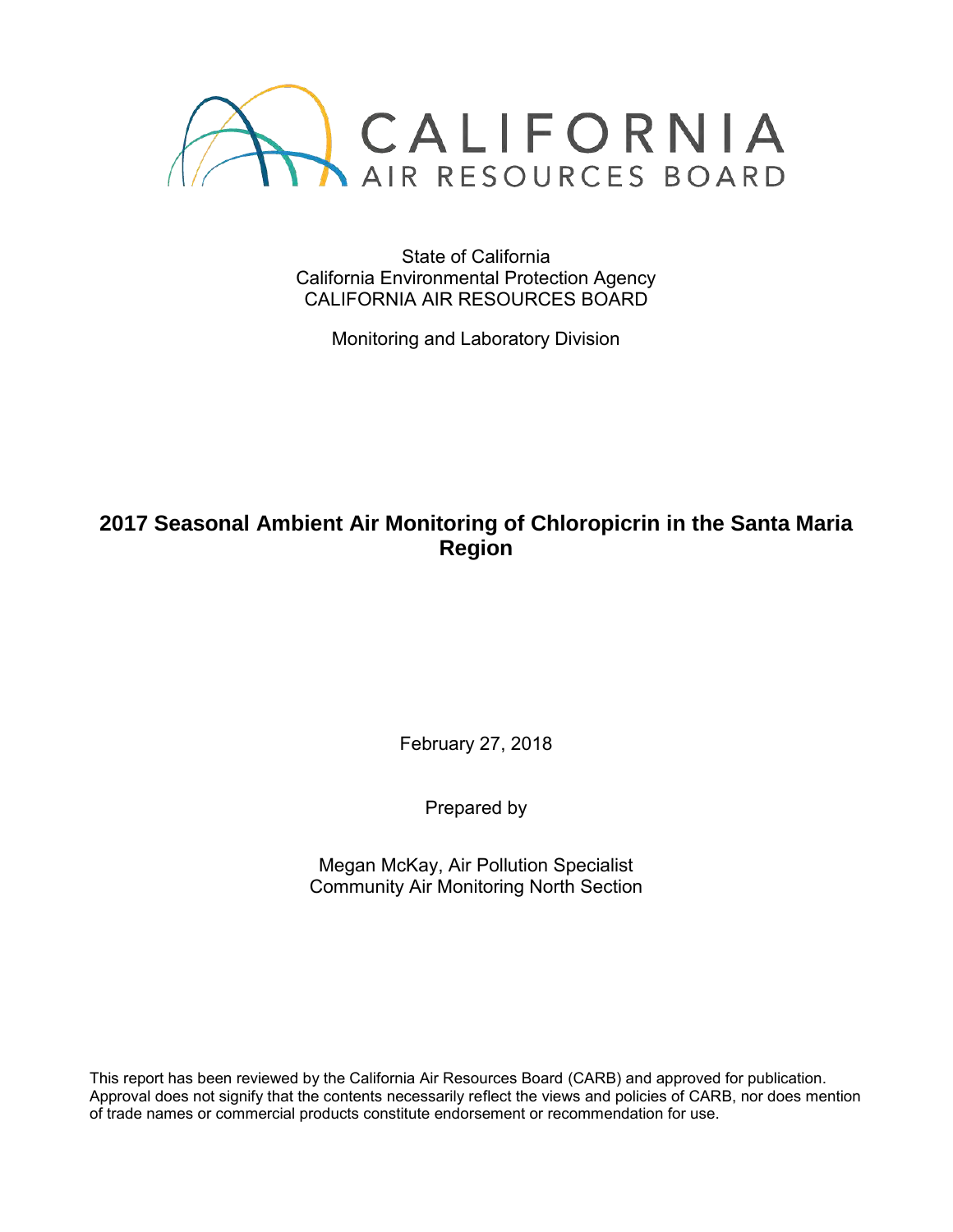# **Report Approval**

**Report Title:** 2017 Seasonal Ambient Air Monitoring of Chloropicrin in the Santa Maria Region

**Project Lead:** Megan McKay, Air Pollution Specialist

**Approval:**  The following monitoring report has been reviewed and approved by the Monitoring and Laboratory Division.

Signatures:

**\_ J**

... -

*Joe Guerrero, Manager* Date *Community Air Monitoring North Section* **ommunity Air Monitoring North Section** 

Kenneth R. Stroud, Chief Community Air Monitoring Branch

*�-14- l'i* 

Date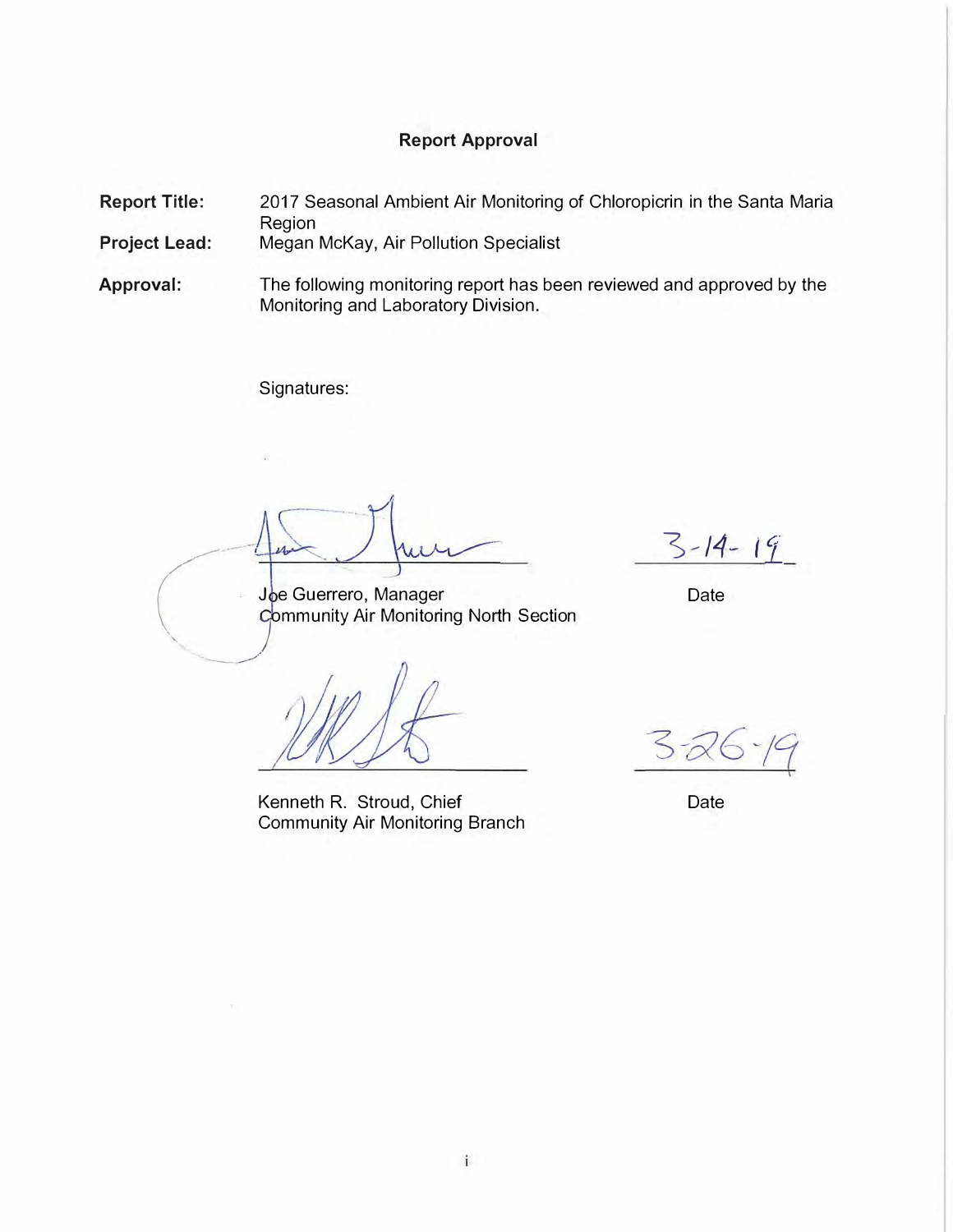# **Executive Summary**

# **2017 Seasonal Ambient Air Monitoring of Chloropicrin in the Santa Maria Region**

At the request of the California Department of Pesticide Regulation (DPR), the California Air Resources Board (CARB) performed an ambient air monitoring project for the pesticide chloropicrin. Monitoring was conducted at public schools located in historical high use areas of the Santa Maria region of Santa Barbara County, during the high use months of August through October 2017.

Twenty-four hour ambient air samples were collected on XAD-4 sorbent tubes four days per week for 10 weeks from August 13 through October 19, 2017, at five public schools (in three different school districts: Orcutt Union School District, Santa Maria-Bonita School District, and Guadalupe Union School District). Collected air samples were analyzed by gas chromatography with a mass spectrometer detector (GS/MS) by CARB's Northern Laboratory Branch (NLB) in Sacramento. Of 242 (total) sampled sorbent tubes, there were 230 valid samples including 190 field and 40 quality control (QC) samples.

Due to moisture issues (the sorbent tubes were saturated thus NLB was unable to analyze), five field samples were invalidated. Equipment failure or other issues caused five field and two QC samples to be invalidated.

Of the 190 valid field samples, 17 were reported at less than the analytical method detection limit of <0.01 ppbv (ND), 46 were at trace levels (trace levels are >0.01 but <0.02 ppbv), and 127 had quantifiable results (ranging from 0.02-0.95 ppbv). The two highest values occurred at Kermit McKenzie Junior High School, 0.95 ppbv for the sample beginning on 10/16/2017 and 0.81 ppbv for the sample beginning on 10/13/17. The ten highest values from the project ranged from 0.51-0.95 ppbv (with all other sample values below 0.50 ppbv). Of these ten highest values, four occurred from sampling at Bonita Elementary, three from Calvin C Oakley Elementary, two at Kermit McKenzie Junior High School, and one at Mary Buren Elementary.

| Location                                     | Non-<br><b>Detect</b><br>Count | <b>Trace Level</b><br><b>Count</b> | Quantifiable<br>Count | Average<br><b>Concentration</b><br>ppby | <b>Max</b><br><b>Concentration</b><br>ppby |
|----------------------------------------------|--------------------------------|------------------------------------|-----------------------|-----------------------------------------|--------------------------------------------|
| <b>Alice Shaw Elementary</b>                 | O                              | 9                                  | 31                    | 0.11                                    | 0.32                                       |
| <b>Bonita Elementary</b>                     | 2                              | 9                                  | 25                    | 0.22                                    | 0.61                                       |
| Calvin C Oakley<br>Elementary                | 0                              | 4                                  | 33                    | 0.20                                    | 0.67                                       |
| <b>Kermit McKenzie</b><br>Junior High School | 11                             | 10                                 | 19                    | 0.21                                    | 0.95                                       |
| <b>Mary Buren Elementary</b>                 | 4                              | 14                                 | 19                    | 0.21                                    | 0.69                                       |
| <b>Total</b>                                 | 17                             | 46                                 | 127                   | 0.18                                    | 0.95                                       |

# **Table of Analytical Sample Results Summary**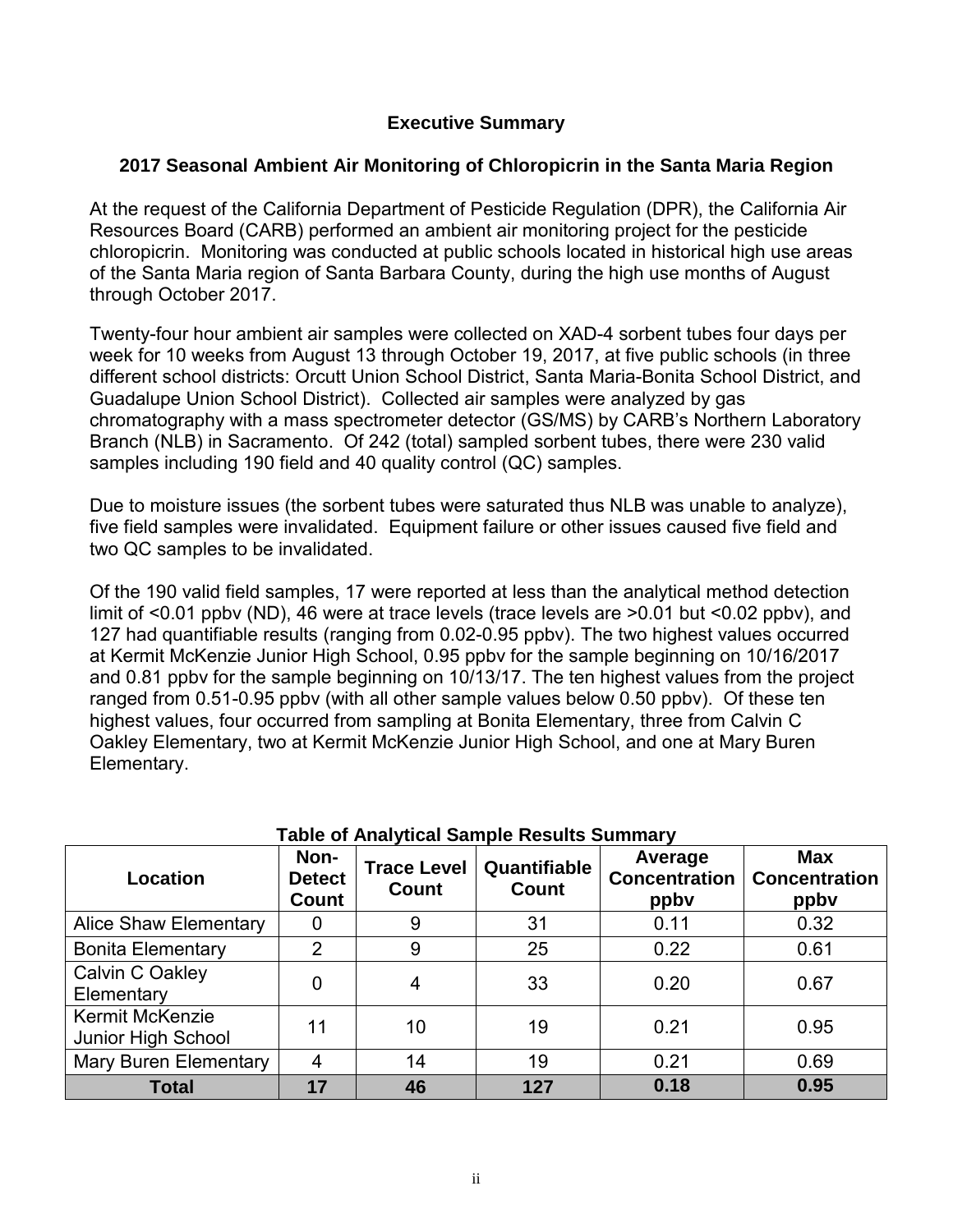# **Table of Contents**

| <b>Section</b>  | Page                                                                |
|-----------------|---------------------------------------------------------------------|
|                 |                                                                     |
|                 |                                                                     |
|                 |                                                                     |
|                 |                                                                     |
|                 |                                                                     |
|                 |                                                                     |
|                 |                                                                     |
|                 |                                                                     |
|                 |                                                                     |
| Tables:         |                                                                     |
| Table 1:        |                                                                     |
| Table 2:        |                                                                     |
| Table 3:        |                                                                     |
| Table 4:        |                                                                     |
| Table 5:        |                                                                     |
| Table 6:        |                                                                     |
| Table 7:        |                                                                     |
| <b>Figures:</b> |                                                                     |
| Figure 1:       | Google map route of the selected schools in the Santa Maria region2 |
|                 |                                                                     |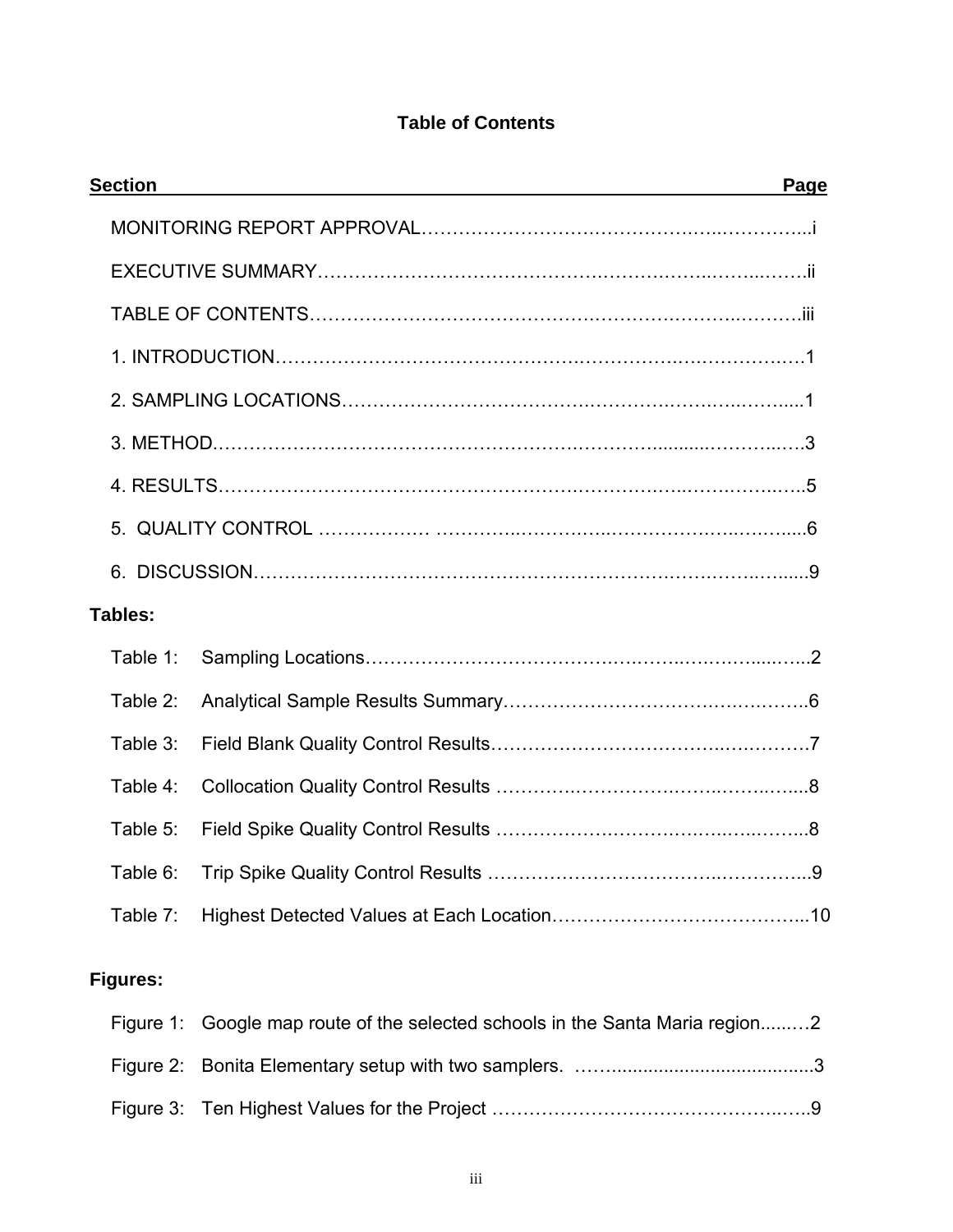# **Appendices:**

- Appendix 1: From DPR: Use Information and Air Monitoring Recommendation for the Active Ingredient Chloropicrin in California
- Appendix 2: Sampling Protocol for Chloropicrin Monitoring in Santa Barbara County
- Appendix 3: Laboratory Results Report: Chloropicrin Analytical Results for Air Monitoring Samples Collected in Santa Maria Region, August - October 2017
- Appendix 4: Location Photos
- Appendix 5: Chloropicrin Field Log Sheets
- Appendix 6: Analytical Sample Results Table
- Appendix 7: Calibration/Certification Report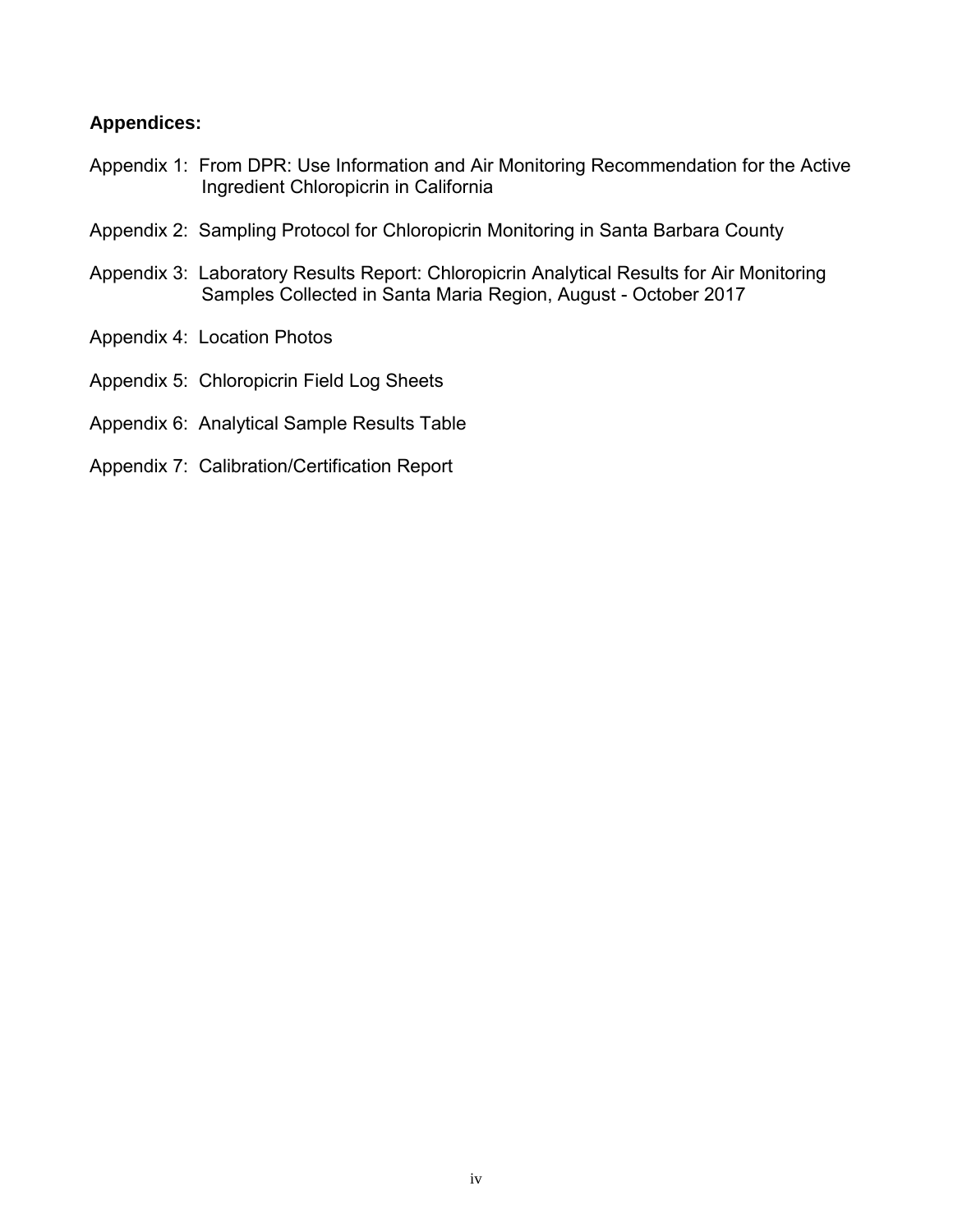### **1. Introduction**

At the request of the California Department of Pesticide Regulation (DPR) and as part of the proposed monitoring requests included in the 2016 Budget Act, the California Air Resources Board (CARB) performed an ambient air monitoring project for the pesticide chloropicrin. Chloropicrin is generally used as a broad spectrum fumigant against microbes, fungi, vegetation, insects, and nematodes.

Data presented by DPR in 2016 (Appendix 1: Use Information and Air Monitoring Recommendation for the Active Ingredient Chloropicrin in California) identified Santa Barbara County as the third highest annual reported chloropicrin usage by county for years 2012 – 2014. The report specified that the total reported use of Chloropicrin in Santa Barbara County for 2012-2014 was 4.09 million pounds. Although Ventura and Monterey Counties had higher total reported usage, monitoring efforts were currently in place in those areas, and thus DPR requested for sampling in Santa Barbara County. Past usage indicates that the highest usage in Santa Barbara County peaks during the months of August, September, and October.

Samples were collected for 10 weeks from August 13 through October 19, 2017, resulting in 230 valid samples (190 field and 40 quality control (QC) samples). The "Sampling Protocol for Chloropicrin Monitoring in Santa Barbara County" is located in Appendix 2.

# **2. Sampling Locations**

Locations for this project were selected based on recommendations from DPR (Appendix 1: Use Information and Air Monitoring Recommendation for the Active Ingredient Chloropicrin in California, Section C. Recommendation) and cooperative school districts.

Figure 1 displays the locations of the five schools in the Santa Maria region of Santa Barbara County (in three different school districts) which were selected for monitoring. They are [name, (school district)]:

- Alice Shaw Elementary (Orcutt Union School District),
- Bonita Elementary (Santa Maria-Bonita School District),
- Calvin C Oakley Elementary (Santa Maria-Bonita School District),
- Kermit McKenzie Junior High School (Guadalupe Union School District), and
- Mary Buren Elementary (Guadalupe Union School District).

Unfortunately, the Lucia Mar Unified School District (which includes the areas of Nipomo, Callender, and Arroyo Grande) denied CARB access to locate a monitor at any of their schools. DPR could not recommend a background location in this region, so none was included in this project.

At each school, samplers were placed on top of buildings with the best unobstructed location nearest to agriculture fields. A second sampler was installed at Bonita Elementary School for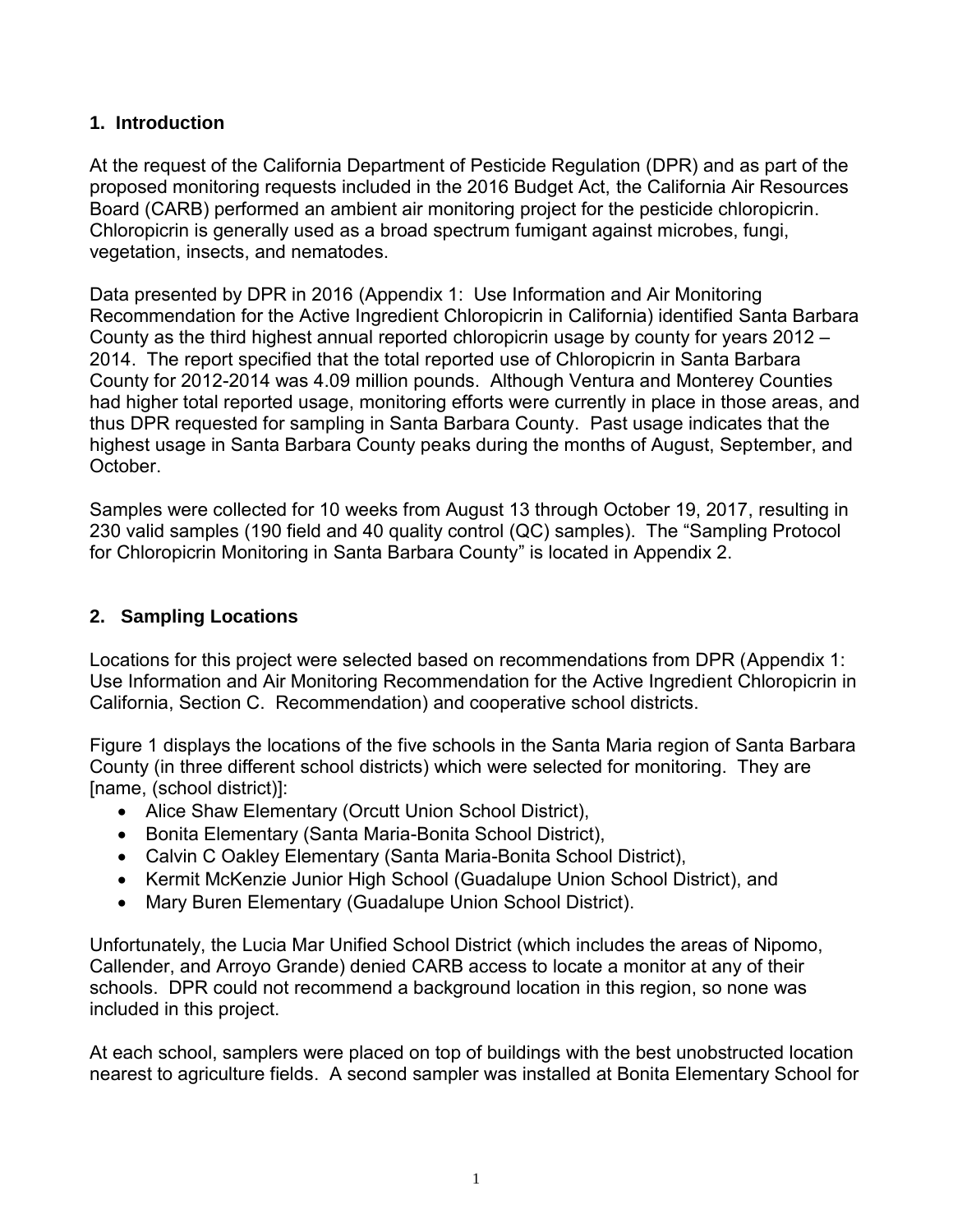quality control samples. The global positioning satellite coordinates for each sampler are included in Table 1, in addition to the sampler probe height above the roof and the ground.

Photos of each sampler at each school, from the four cardinal directions, are included in Appendix 4.

| City        | <b>School</b>                      | <b>Coordinates</b>         | <b>Probe Height</b><br>above roof<br>(inches) | <b>Probe Height</b><br>above ground<br>(feet inches) |
|-------------|------------------------------------|----------------------------|-----------------------------------------------|------------------------------------------------------|
| Orcutt      | Alice Shaw Elementary              | 34°53'20.4"N 120°25'35.9"W | 55''                                          | 16'8''                                               |
| Santa Maria | <b>Bonita Elementary</b>           | 34°57'27.3"N 120°30'36.7"W | 59''                                          | 17'2''                                               |
| Santa Maria | Calvin C Oakley Elementary         | 34°58'0.5"N 120°27'7.8"W   | 57''                                          | 16'6''                                               |
| Guadalupe   | Kermit McKenzie Jr. High<br>School | 34°57'24.4"N 120°34'45.1"W | 60''                                          | 15'6''                                               |
| Guadalupe   | Mary Buren Elementary              | 34°58'13.2"N 120°33'58.8"W | 60''                                          | 16'5''                                               |

### **Table 1: Sampling Locations**

**Probe Height** 

┑



Figure 1: Google map route of the selected schools in the Santa Maria region.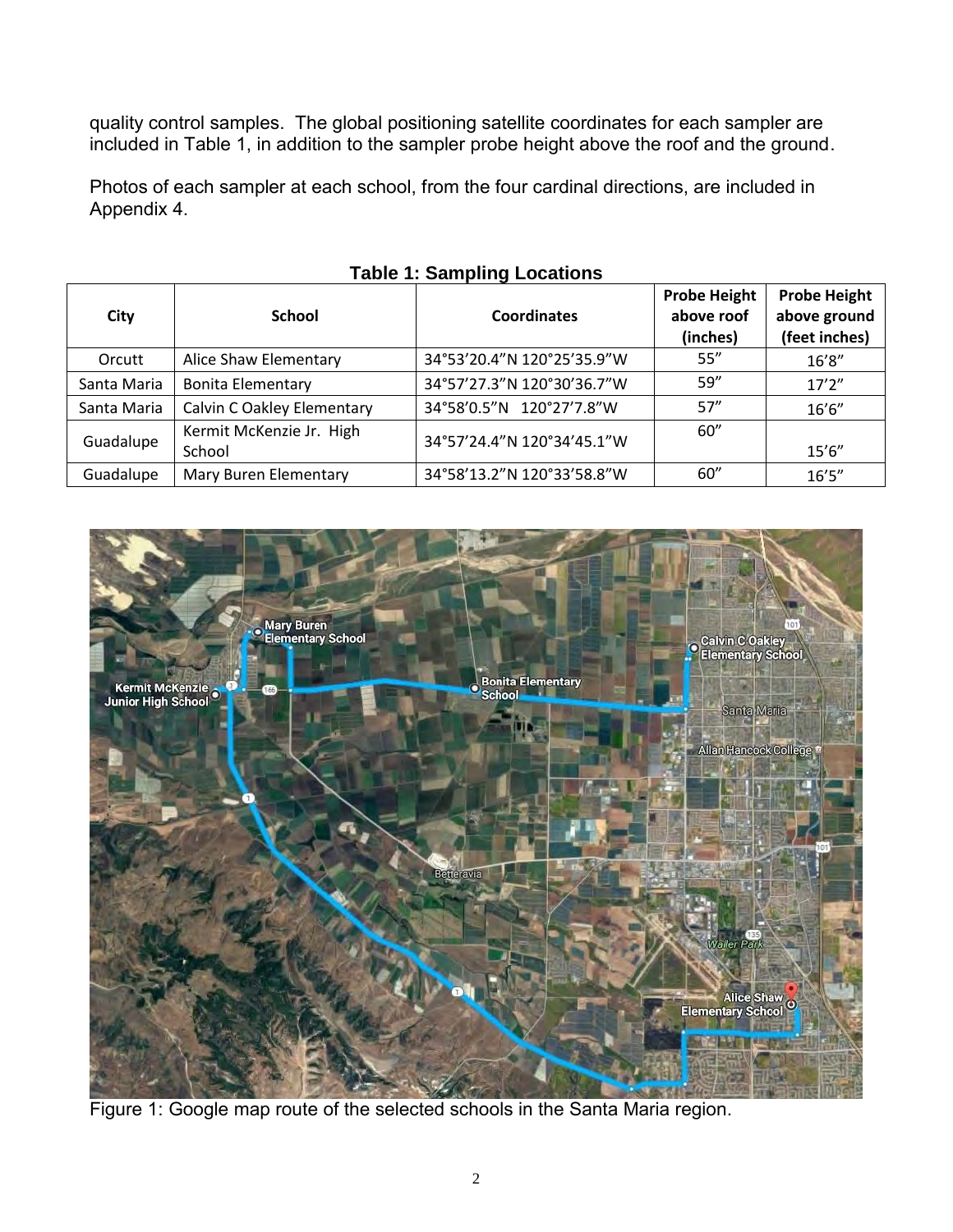# **3. Method**

At each monitoring location, air was drawn continuously through an XAD-4 sorbent tube during the 24-hour sampling period by either an AC or DC pump. Sample flow, targeted at 100 sccm ("Standard Operating Procedure for the Analysis of Trichloronitromethane (Chloropicrin) in Ambient Air using Gas Chromatography/Mass Spectrometry" located in Appendix 2), was controlled by an in-line rotameter during the sampling. Flows were measured using a NIST traceable digital Alicat Whisper mass flow meter (with a range of 0- 200 sccm) at both the setup and retrieval of the samples. (The calibration certificate for the mass flow meter used is in Appendix 7.)The averages of the two flow values were used to calculate the volumes of the samples. Upon retrieval, sampled sorbent tubes were placed in a cooler with dry ice to keep below 4°C. As an example, Figure 2 portrays the setup at Bonita Elementary. Notice the PVC tube shielded the sorbent tubes from direct sunlight or rain.



Figure 2: Bonita Elementary setup with two samplers.

Sampling occurred on a weekly schedule, consisting of four consecutive 24-hour samples each week (per location). Sampling commenced on August 13, 2017 and continued for 10 weeks, with the final sample retrieved on October 19, 2017. During the 10-week period, the schedule varied such that sampling included all days, including weekends. The sample start (and end) times varied depending on field staff work schedules. Field spikes, collocated samples, and field blanks were collected once a week, each, at Bonita Elementary.

As is standard practice for CARB, the first sample of each week was installed on the samplers at the end of the previous week's sampling, and sampling was started with a clock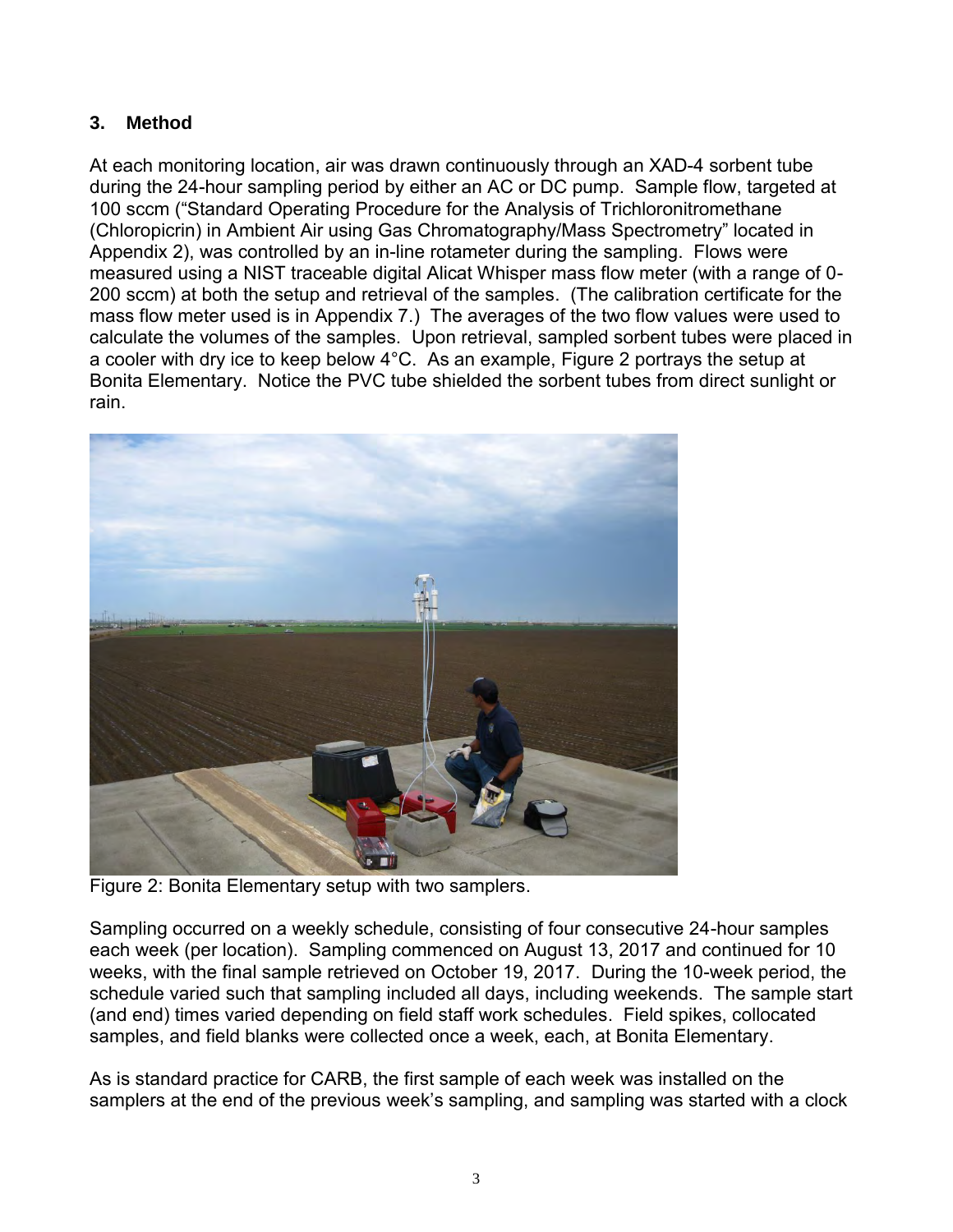timer. This was documented on the field log sheets (Appendix 5). To capture any potential passive sampling during this long wait time, the field blanks were also installed at the end of each week, and retrieved along with the first sample of the week at Bonita Elementary.

Field and trip spikes were prepared by CARB's Northern Laboratory Branch (NLB) in Sacramento, by injecting 15.0 µL of a 4000 ng/mL spiking chloropicrin solution (for a final concentration of 20.0 ng/mL chloropicrin after extraction) into an XAD-4 sorbent tube. Both the trip and field spikes were transported and stored under dry ice, before and after use. The field spikes (one each week) were positioned in parallel with the primary samples. The field spikes were removed and handled identically to the other samples. The trip spikes (one each week) were transported and analyzed along with the field spike. The trip spike was treated the same as a field spike with the exception that it was not installed onto a sampler and not sampled.

Field log sheets (Appendix 5) were maintained throughout the project and included sampling day, location names, start and end times, start and end flow rates, sampler elapsed time readings, comments (if applicable), weather conditions, and the start and end initials of the operator. Note, all reported sampling times were reported in Pacific Standard Time (PST).

The XAD-4 sorbent tube air samples were analyzed by gas chromatography with a mass spectrometer detector (GS/MS) by NLB. The laboratory established a method detection limit (MDL) of 1.40 ng/mL (which equates to 4.2 ng/sample or 0.0043 ppbv), and an estimated quantitation limit (EQL) of 7.0 ng/mL (which equates to 21.0 ng/sample or 0.02 ppbv).

Of 242 (total) sampled sorbent tubes there were 230 valid samples including 190 field and 40 quality control (QC) samples.

#### **Deviations from protocol:**

One deviation occurred during this chloropicrin ambient air monitoring project from the "Sampling Protocol for Chloropicrin Monitoring in Santa Barbara County" located in Appendix 2: Sampling heights above the roof varied from 55-60" (instead of 61-73").

#### **Location/Sample Identification:**

Sample nomenclature for this study was created from the location of the sampler; a sequential sample number; and if applicable the type of QC sample collected (collocated, blank, or spike).

#### **Location Name Abbreviations:**

- AS = Alice Shaw Elementary
- BE = Bonita Elementary
- CO = Calvin C Oakley Elementary
- KM = Kermit McKenzie Junior High School
- MB = Mary Buren Elementary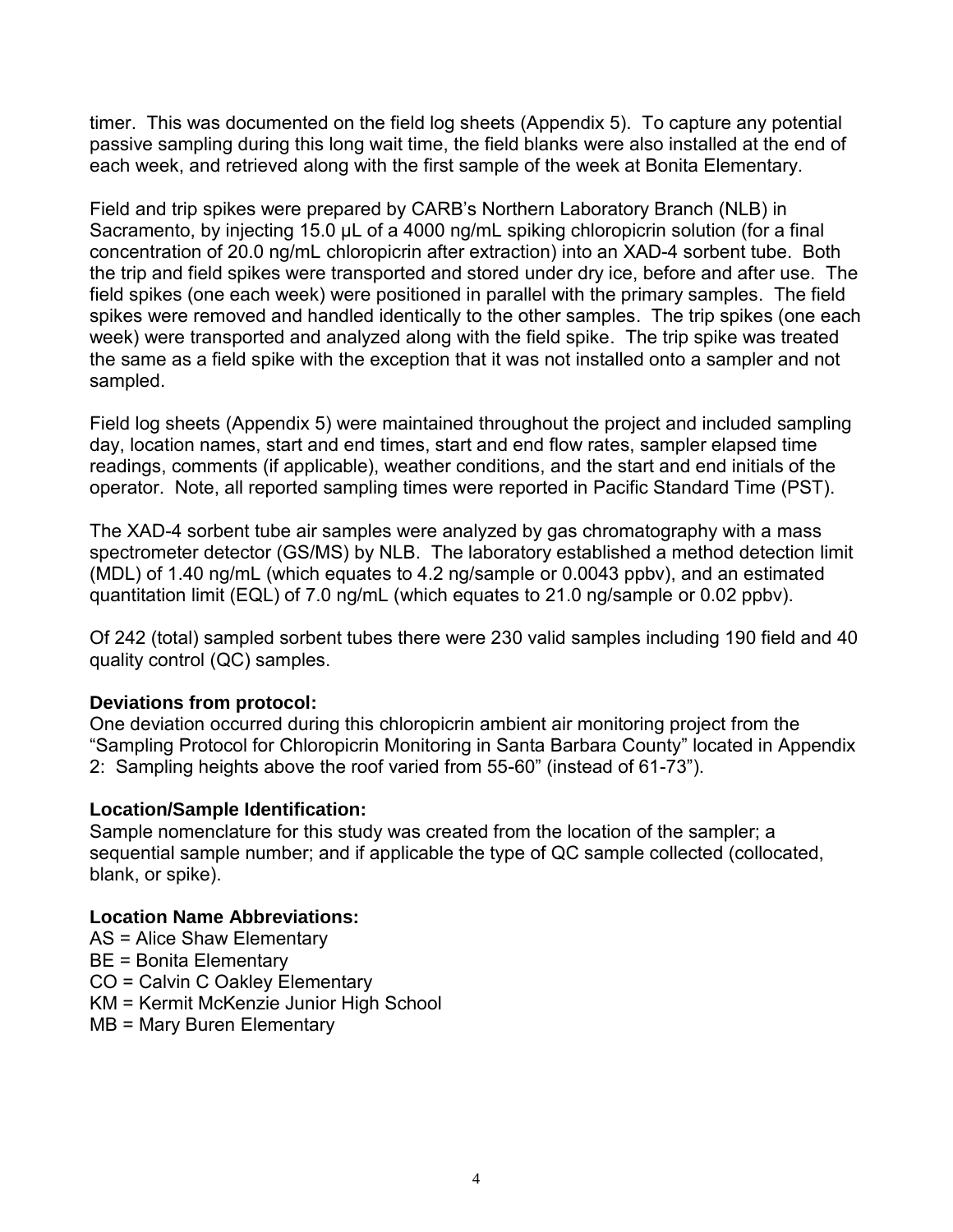### **Quality Control Sample Identifications**

CO = Collocated FB = Field Blank FS = Field Spike TS = Trip Spike

# **Examples**

 $AS-1$  = the first day of sampling at Alice Shaw Elementary  $BE-4-CO$  = a collocated sample on the fourth day of sampling at Bonita Elementary

More details of the method can be found in the sampling protocol (Appendix 2) and laboratory report (Appendix 3).

# **4. Results**

Appendix 6 presents the Analytical Sample Results Table where the lab analyzed results in ng/sample (Appendix 3) are transformed into sample values (ppbv and  $\mu$ g/m $^3$ ) using field information ("Ave Flow" and "Elapsed Minutes" are used to calculate "Volume"). Note the lab analysis does not include any field information (thus invalid samples due to field issues are not necessarily shown as invalid in the lab results). For additional information, please refer to Appendices 3, 5, and 6.

The following 12 samples were invalidated for this project:

- BE-9, BE-15, BE-18, BE-28, and MB-21
	- o Due to moisture in the samples. The Bonita Elementary location experienced high levels of fog, and several rain events. Unclear why this location was prone to moisture issues more than the other locations.
- BE-10-FS, CO-29, CO-33, CO-34, MB-5, and MB-33
	- o Equipment failures
- BE-1-FB
	- o Pump activated

In addition, the following 12 samples are flagged, but included in these results:

- AS-28, AS-35, KM-19, MB-3, MB-13, MB-16, and MB-32
	- o These samples have been flagged for having a final flow rate that was out of specifications (>20% from 100 sccm). The variance in flow rates could be attributed to a variety of factors including weak batteries, stuck rotameters, or issues with the wiring. In all cases, the average flow was within the range.
- $\bullet$  CO-5
	- o This sample was flagged due elapsed timer difference showing a shorter time than the sampler start/final times indicate.
- AS-1, BE-20, CO-37, and MB-20
	- $\circ$  These samples were outside of the 24 hours  $\pm 1$  hour tolerance by 5-8 minutes.

It is presumed that samples BE-33 and BE-33-FB were inadvertently mislabeled in the field.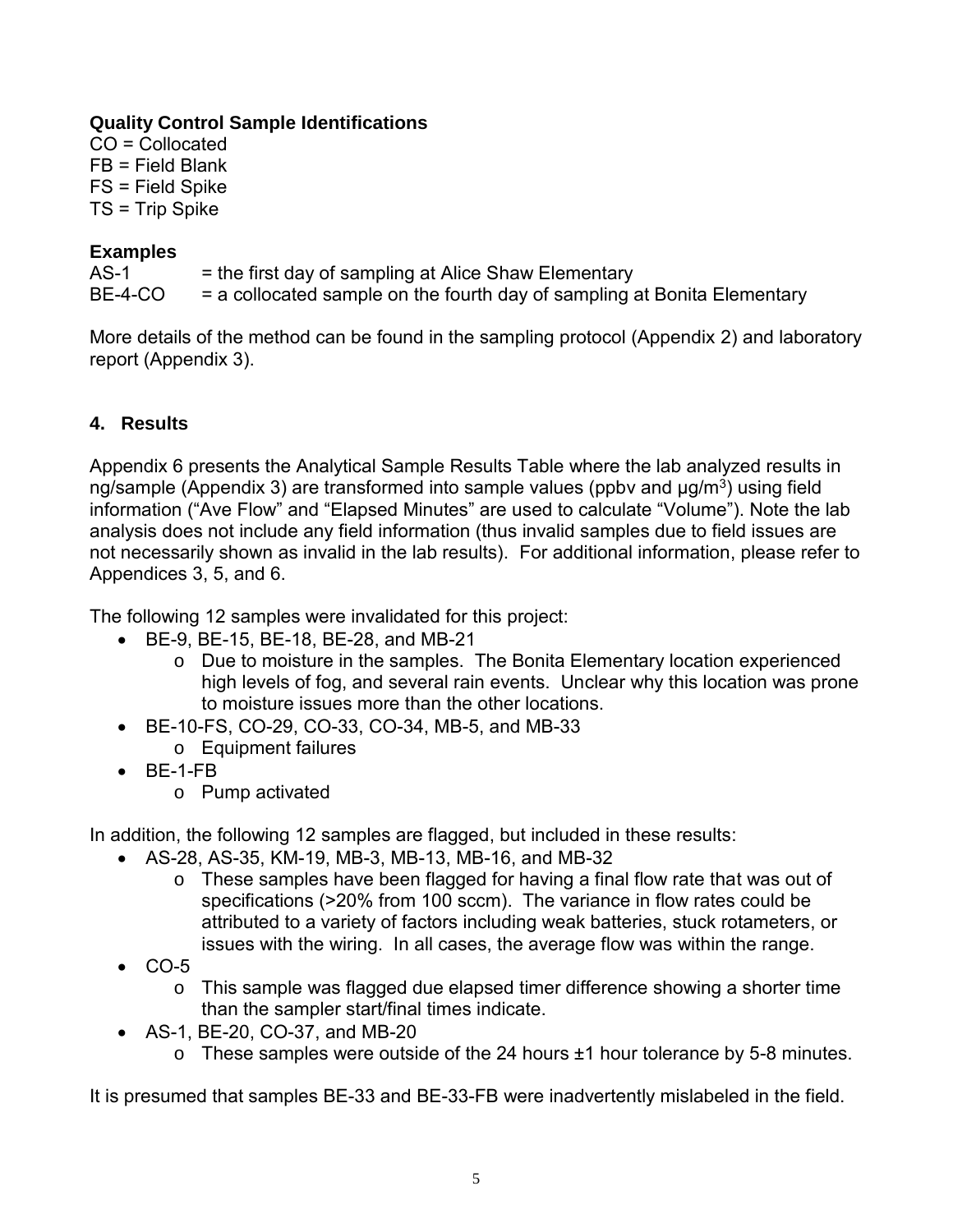All quality control information is located in Section 5. "Quality Control."

# **Comments from the field notes:**

Aerial spraying was noticed in the southeast direction from Mary Buren Elementary on 8/31/17 and 9/10/17. The assistant principal of Bonita Elementary reported that a crop duster flew over the school on 9/22/17. There were strong smells on the east side of Bonita Elementary on the mornings of 9/25/17 and 9/26/17. DPR stipulates that Chloropicrin is not aerially applied, and therefore these aerial events aren't related to these results.

Of the 190 valid field samples, 17 were reported at less than the analytical method detection limit of <0.004 ppbv (ND), 46 were at trace levels (trace levels are >0.004 and <0.02 ppbv), and 127 had quantifiable results (ranging from 0.02-0.95 ppbv). Table 2 presents the Analytical Results summarized for each location.

| Location                                     | Non-<br><b>Detect</b><br><b>Count</b> | <b>Trace Level</b><br><b>Count</b> | Quantifiable<br><b>Count</b> | Average<br><b>Concentration</b><br>ppby | <b>Max</b><br><b>Concentration</b><br>ppby |
|----------------------------------------------|---------------------------------------|------------------------------------|------------------------------|-----------------------------------------|--------------------------------------------|
| <b>Alice Shaw</b><br>Elementary              | $\mathbf 0$                           | 9                                  | 31                           | 0.11                                    | 0.32                                       |
| <b>Bonita Elementary</b>                     | $\overline{2}$                        | 9                                  | 25                           | 0.22                                    | 0.61                                       |
| Calvin C Oakley<br>Elementary                | $\Omega$                              | 4                                  | 33                           | 0.20                                    | 0.67                                       |
| <b>Kermit McKenzie</b><br>Junior High School | 11                                    | 10                                 | 19                           | 0.21                                    | 0.95                                       |
| Mary Buren<br>Elementary                     | 4                                     | 14                                 | 19                           | 0.20                                    | 0.69                                       |
| <b>Total</b>                                 | 17                                    | 46                                 | 127                          | 0.18                                    | 0.95                                       |

### **Table 2: Analytical Sample Results Summary**

# **5. Quality Control**

Quality Control samples collected from the field consisted of blanks, collocations, duplicates and spikes. The following summarize the results of these samples. For more detailed information see Tables 3-6 and Appendix 3.

Blanks (Table 3): During this project 12 field blanks were sampled, with one invalid, and 11 were analyzed. Chloropicrin was below the MDL (4.2 ng/sample) for seven field blanks, three were at trace levels (>4.2 ng/sample and <=21.0 ng/sample), and one had quantifiable results (23.5 ng/sample). It is presumed that samples BE-33 and BE-33-FB where inadvertently mislabeled in the field.

Collocation (Table 4): There was one collocation each week, resulting in 10 collocation samples for the project. Two collocated samples and one additional primary were at trace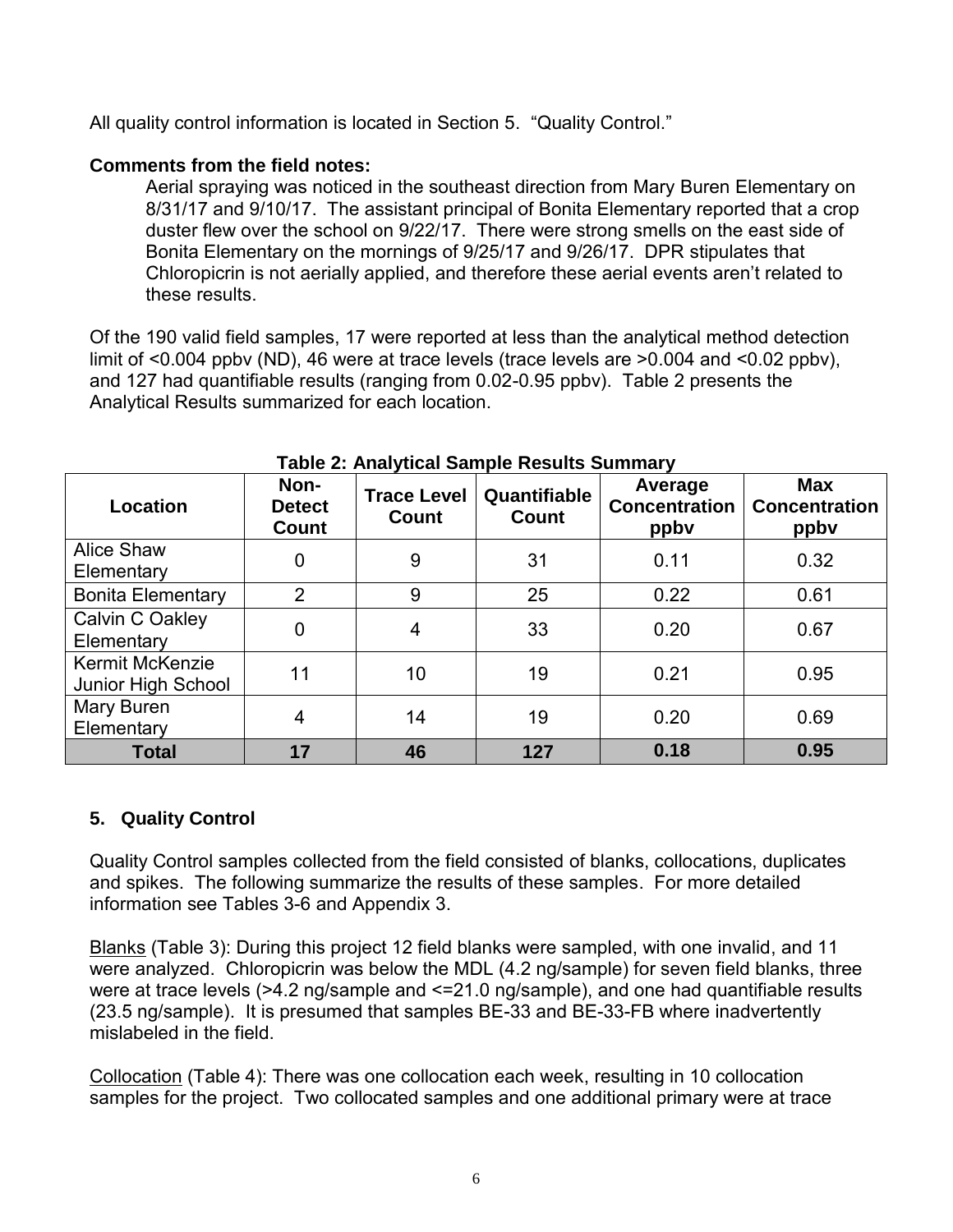levels (>0.004 and <0.02 ppbv). For the seven matched quantifiable samples, the relative difference varied from -5% to 11.3%.

Field Spikes (Table 5): Of the 10 field spikes, there are only four quantifiable primary results to compare with. Two of the primary samples were invalid due to moisture, two were ND, and two were at trace level. The spike recovery percent ranged from 67.2% to 92.5%.

Trip Spikes (Table 6): Trip spike recoveries ranged from 80.0% to 121.4%.

Due to rounding of results, calculated values may not match values presented in table.

| Table J. Tield Dialin Quality Collect Results |                        |                        |                                                    |                                                                    |  |  |  |
|-----------------------------------------------|------------------------|------------------------|----------------------------------------------------|--------------------------------------------------------------------|--|--|--|
| <b>Sample Name</b>                            | <b>Start Date/Time</b> | <b>Elapsed Minutes</b> | <b>Lab Analysis</b><br>Chloropicrin<br>(ng/sample) | Corresponding<br><b>Primary Chloropicrin Sample</b><br>(ng/sample) |  |  |  |
| BE-1-FB                                       | 8/9/17 12:33           | 7147                   | Invalid                                            | trace                                                              |  |  |  |
| BE-4-FB                                       | 8/16/17 10:29          | 1385                   | ND.                                                | trace                                                              |  |  |  |
| BE-5-FB                                       | 8/17/17 9:38           | 7042                   | ND.                                                | 61.9                                                               |  |  |  |
| BE-9-FB                                       | 8/25/17 5:37           | 5765                   | ND.                                                | Invalid                                                            |  |  |  |
| <b>BE-13-FB</b>                               | 9/1/174:56             | 7385                   | trace                                              | 102                                                                |  |  |  |
| <b>BE-17-FB</b>                               | 9/7/176:05             | 4318                   | ND.                                                | trace                                                              |  |  |  |
| <b>BE-21-FB</b>                               | 9/13/17 4:30           | 8716                   | ND.                                                | 31.8                                                               |  |  |  |
| <b>BE-25-FB</b>                               | 9/22/17 4:17           | 5943                   | trace                                              | 574                                                                |  |  |  |
| <b>BE-29-FB</b>                               | 9/29/17 6:15           | 4527                   | trace                                              | 535                                                                |  |  |  |
| <b>BE-33-FB</b>                               | 10/5/17 8:12           | 10108                  | 23.5                                               | 134.61                                                             |  |  |  |
| <b>BE-37-FB</b>                               | 10/15/17 8:46          | 1380                   | ND.                                                | 362                                                                |  |  |  |
| <b>BE-40-FB</b>                               | 10/18/17 6:06          | 1433                   | ND.                                                | 50.9                                                               |  |  |  |

**Table 3: Field Blank Quality Control Results** 

Samples marked in purple are invalid.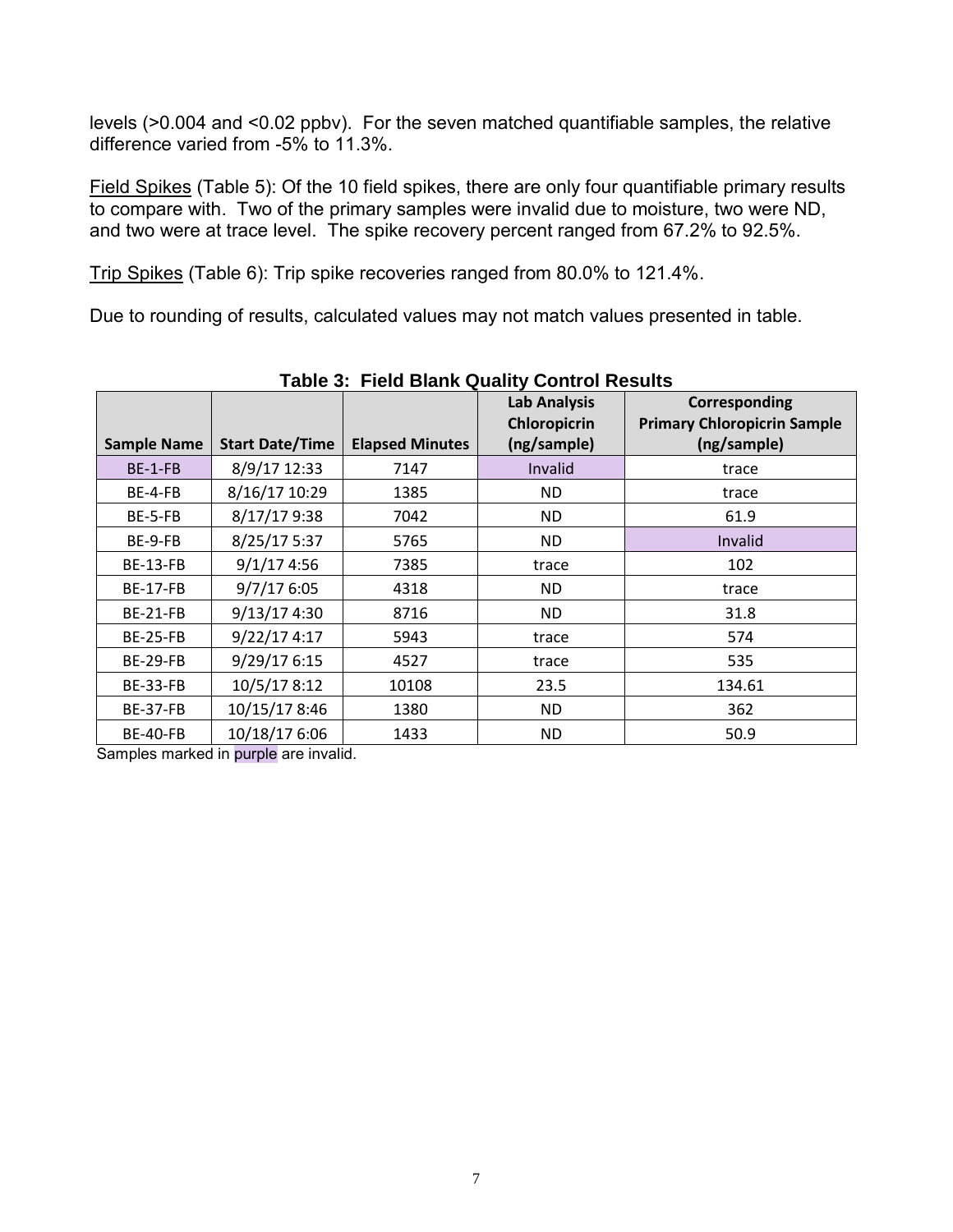# **Table 4: Collocation Quality Control Results**

|                 |                     | Corresponding<br>Primary | <b>Relative</b>   |                     | Corresponding<br>Primary | <b>Relative</b>   |
|-----------------|---------------------|--------------------------|-------------------|---------------------|--------------------------|-------------------|
|                 | <b>Lab Analysis</b> | <b>Chloropicrin</b>      | <b>Percent</b>    | <b>Calculated</b>   | <b>Calculated</b>        | Percent           |
| <b>Sample</b>   | <b>Chloropicrin</b> | Sample                   | <b>Difference</b> | <b>Chloropicrin</b> | <b>Chloropicrin</b>      | <b>Difference</b> |
| <b>Name</b>     | (ng/sample)         | (ng/sample)              | (ng/sample)       | ppby                | ppby                     | ppby              |
| BE-2-CO         | 20.91               | trace                    |                   | 0.02                |                          |                   |
| <b>BE-7-CO</b>  | 26.88               | 21.7                     | $-10.6$           | 0.03                | 0.02                     | $-3.7$            |
| <b>BE-11-CO</b> | trace               | trace                    |                   |                     |                          |                   |
| <b>BE-14-CO</b> | 36.27               | 38.4                     | 2.9               | 0.04                | 0.04                     | $-0.9$            |
| <b>BE-19-CO</b> | 139.44              | 128                      | $-4.4$            | 0.15                | 0.14                     | $-4.1$            |
| <b>BE-23-CO</b> | trace               | trace                    |                   |                     |                          |                   |
| <b>BE-27-CO</b> | 451.23              | 418                      | $-3.8$            | 0.48                | 0.44                     | $-5.0$            |
| <b>BE-31-CO</b> | 488.40              | 600                      | 10.3              | 0.50                | 0.61                     | 9.4               |
| <b>BE-35-CO</b> | 33.33               | 45.0                     | 14.9              | 0.04                | 0.05                     | 11.3              |
| <b>BE-39-CO</b> | 376.32              | 398                      | 2.8               | 0.39                | 0.42                     | 4.4               |

Relative % Difference = (Primary-Collocation)/(Average of Primary and Collocation)\*100 Due to rounding of results, calculated values may not match values presented in table.

# **Table 5: Field Spike Quality Control Results**

Spike Recovery % = (Spike Result – Primary Result)/(Spike Amount)\*100 Due to rounding of results, calculated values may not match values presented in table.

|                 | <b>Spike</b>        |                     | Corresponding<br>Primary |                 |                     | Corresponding<br>Primary |
|-----------------|---------------------|---------------------|--------------------------|-----------------|---------------------|--------------------------|
|                 | <b>Amount</b>       | <b>Lab Analysis</b> | Chloropicrin             | <b>Spike</b>    | <b>Calculated</b>   | <b>Calculated</b>        |
| Sample          | <b>Chloropicrin</b> | <b>Chloropicrin</b> | <b>Sample</b>            | <b>Recovery</b> | <b>Chloropicrin</b> | Chloropicrin             |
| <b>Name</b>     | (ng/sample)         | (ng/sample)         | (ng/sample)              | Percent         | ppbv                | ppby                     |
| BE-3-FS         | 60.0                | 60.15               | trace                    |                 | 0.06                |                          |
| BE-6-FS         | 60.0                | 57.99               | ND.                      |                 | 0.06                |                          |
| <b>BE-10-FS</b> | 60.0                | Invalid             | trace                    |                 | Invalid             |                          |
| <b>BE-15-FS</b> | 60.0                | 52.47               | Invalid                  |                 | 0.05                | Invalid                  |
| <b>BE-18-FS</b> | 60.0                | 104.97              | Invalid                  |                 | 0.11                | Invalid                  |
| <b>BE-22-FS</b> | 60.0                | 51.18               | ND.                      |                 | 0.05                |                          |
| <b>BE-26-FS</b> | 60.0                | 487.35              | 432                      | 92.5            | 0.54                | 0.46                     |
| <b>BE-30-FS</b> | 60.0                | 93.30               | 49.7                     | 72.8            | 0.10                | 0.05                     |
| <b>BE-34-FS</b> | 60.0                | 168.33              | 128                      | 67.2            | 0.19                | 0.15                     |
| <b>BE-38-FS</b> | 60.0                | 582.45              | 527                      | 91.7            | 0.62                | 0.57                     |

Samples marked in purple are invalid.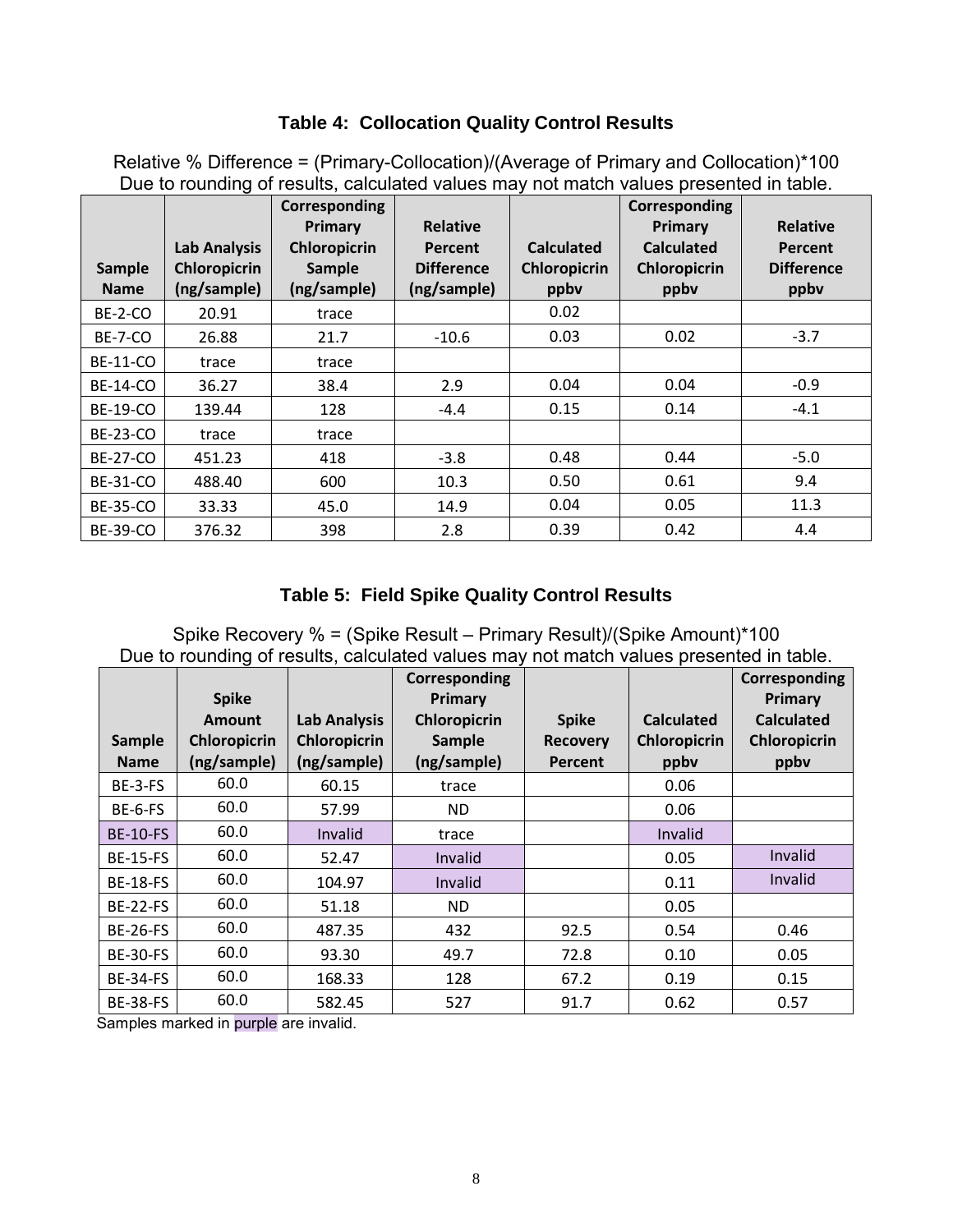|                    |                        | <b>Spike Amount</b><br>Chloropicrin | <b>Lab Analysis</b><br><b>Chloropicrin</b> | <b>Spike</b><br><b>Recovery</b> |
|--------------------|------------------------|-------------------------------------|--------------------------------------------|---------------------------------|
| <b>Sample Name</b> | <b>Start Date/Time</b> | (ng/sample)                         | (ng/sample)                                | <b>Percent</b>                  |
| <b>Trip Spike</b>  | 8/15/17 10:54          | 60.0                                | 57.21                                      | 95.4                            |
| <b>Trip Spike</b>  | 8/22/17 6:30           | 60.0                                | 56.40                                      | 94.0                            |
| <b>Trip Spike</b>  | 8/29/17 5:46           | 60.0                                | 61.23                                      | 102.1                           |
| <b>Trip Spike</b>  | 9/5/177:52             | 60.0                                | 58.41                                      | 97.4                            |
| <b>Trip Spike</b>  | 9/7/17 14:10           | 60.0                                | 47.97                                      | 80.0                            |
| <b>Trip Spike</b>  | 9/19/17 5:51           | 60.0                                | 59.04                                      | 98.4                            |
| <b>Trip Spike</b>  | 9/26/17 7:15           | 60.0                                | 63.81                                      | 106.4                           |
| <b>Trip Spike</b>  | 10/3/17 9:29           | 60.0                                | 72.81                                      | 121.4                           |
| <b>Trip Spike</b>  | 10/12/17 8:47          | 60.0                                | 62.46                                      | 104.1                           |
| <b>Trip Spike</b>  | 10/16/17 7:52          | 60.0                                | 64.92                                      | 108.2                           |

# **Table 6: Trip Spike Quality Control Results**

#### Spike Recovery % = (Trip Spike Sample Result)/(Spike Amount)\*100

### **6. Discussion**

Of the 190 valid field samples, the two highest values occurred at Kermit McKenzie Junior High School, 0.95 ppbv for the sample beginning on 10/16/2017 and 0.81 ppbv for the sample beginning on 10/13/17. Figure 3 presents the ten highest values from the project which ranged from 0.51-0.95 ppbv (with all other sample values below 0.50 ppbv).

**Highest Detected Values** 



Figure 3: The ten highest detected values for the project (all other values were below 0.50 ppbv). The site location-sample number are labeled, along with actual ppbv value.

Most field blanks were set up to sample for multiple days (between each week of sampling) to provide a "worst case scenario" of passive sampling. Indeed, some passive sampling was observed with three field blanks indicating trace levels (BE-13-FB, BE-25-FB, and BE-29-FB), and one had quantifiable results (BE-33-FB = 23.5 ng/sample).